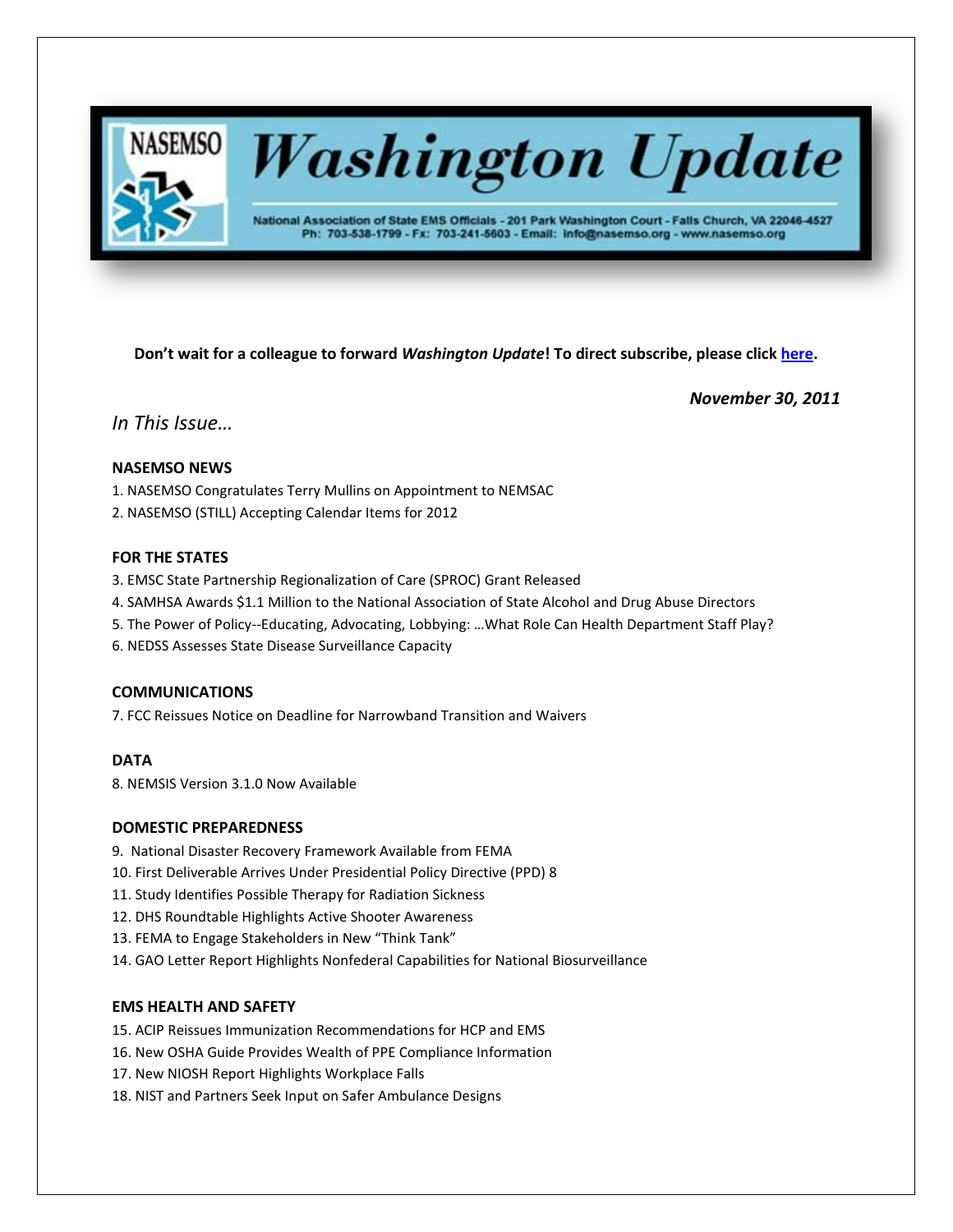19. USFA, Justice Department Initiate Public Safety Emergency Vehicle Safety Study

- 20. NFPA Foundation Releases Ambulance Crash Data Report
- 21. UPMC Study Highlights EMS Workplace Safety

# **HIGHWAY SAFETY**

22. New PSA Focuses on Teen Drivers

# **MEDICAL DIRECTION**

23. IPAL Project Highlights Integration of Emergency Medicine and Palliative Care

- 24. New Report: A Review of FDA's Approach to Medical Product Shortages
- 25. CDC Reports Epidemic of Opioid Pain Relievers

# **TRAUMA**

26. DOD: Use of Neurocognitive Assessment Tools in Post-Deployment Identification of Mild TBI

# **FEDERAL PARTNERS**

27. IOM Consensus Report Reflects Health IT and Patient Safety Concerns

# **INDUSTRY NEWS**

28. EMS Week 2012 Planning Guides Available from ACEP

- 29. IAB Issues Position Statement in Support of Lead Federal Agency for EMS
- 30. JEMS Seeks Nominations of 2011 EMS Innovators
- 31. NPSTC Invites Readers to Fall Issue of Newsletter
- 32. Physio-Control Acquired by Private Investment Firm

# **INTERESTING ABSTRACTS OR WEBCASTS**

33. "The Dirty Hand in the Latex Glove": A Study of Hand Hygiene Compliance When Gloves Are Worn 34. Dynamics and Association of Different Acute Stress Markers with Performance during a Simulated Resuscitation

- 35. Long-term cognitive outcomes following out-of-hospital cardiac arrest: A population-based study
- 36. Fatal and nonfatal injuries among emergency medical technicians and paramedics
- 37. Does Mechanism of Injury Predict Trauma Center Need?

# **UPCOMING EVENTS**

- **\*\*\*STATEWIDE EMS CONFERENCES\*\*\***
- **\*\*\*National Conferences and Special Meetings\*\*\***

# **1. NASEMSO Congratulates Terry Mullins on Appointment to NEMSAC**

Secretary of Transportation Ray LaHood has appointed Mr. Terry Mullins, Chief of the Arizona Bureau of Emergency Medical Services, to the National EMS Advisory Council (NEMSAC). Mr. Mullins, who will represent State EMS Directors on the Council, has experience working with EMS policy issues on the national, state, and local levels and has served as a technical advisor to NHTSA on a number of projects. The Council, first chartered in 2007,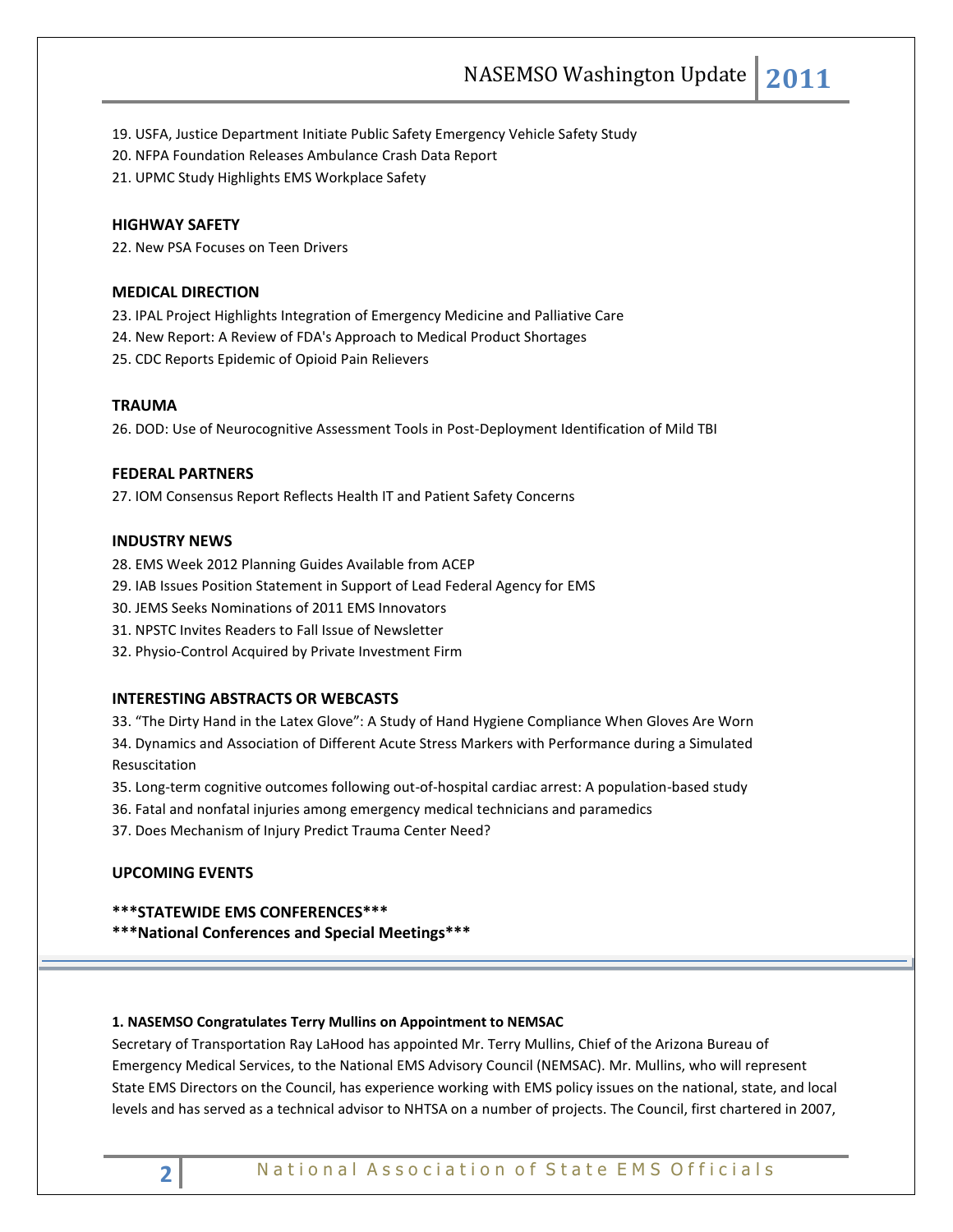provides expert EMS advice to the Department of Transportation and the Federal Interagency Committee on EMS (FICEMS). It makes recommendations on key issues in emergency medical services, including recruitment and retention of EMS personnel, patient and provider safety, research and EMS system improvement and sustainability. Secretary LaHood re-charted the Council for another two years in April of this year. The next NEMSAC meeting will be December 13-14, 2011, in Arlington, VA. Location and registration information can be foun[d here.](http://ems.gov/pdf/nemsac/Dec2011_NEMSAC_Meeting.pdf)

# **2. NASEMSO (STILL) Accepting Calendar Items for 2012**

NASEMSO welcomes calendar items for EMS oriented conferences in 2012, particularly state and national venues. Information should include the name of the event, date, location, web site and/or contact person. Please send information to NASEMSO Program Manager [Kathy Robinson](mailto:robinson@nasemso.org) and/or Webmaster [Karen Thompson.](mailto:thompson@nasemso.org)

# **3. EMSC State Partnership Regionalization of Care (SPROC) Grant Released**

The Health Resources and Services Administration (HRSA) has [released t](http://click.bsftransmit1.com/ClickThru.aspx?pubids=8731%7c7378%7c703%7c702&digest=voVOcnY2xdqDQ9QC2qNHqA&sysid=1)he new funding opportunity for the EMSC State Partnership Regionalization of Care (SPROC) Demonstration Grant Program. This funding opportunity seeks grant proposals for the development of model programs to improve the transfer of pediatric patients to specialty medical centers through the process of a regionalized system of care. The populations of focus for this grant program are children and families in tribal, U.S. territorial, insular, or rural areas that are in geographically isolated areas with limited access to pediatric specialty resources that are needed to treat severely ill and injured children. To apply for this funding opportunity, visit [Grants.gov.](http://click.bsftransmit1.com/ClickThru.aspx?pubids=8731%7c7379%7c703%7c702&digest=oDOrQh6i5TXFlHn35RL3PQ&sysid=1) Applications are due February 3, 2012, by 8:00 pm ET. A conference call will be held to answer technical questions related to the Grant Guidance. Specific details and call-in information will be included in the Guidance. For additional information, please contact [Theresa Morrison-](mailto:TMorrison-Quinata@hrsa.gov)[Quinata.](mailto:TMorrison-Quinata@hrsa.gov)

#### **4. SAMHSA Awards \$1.1 Million to the National Association of State Alcohol and Drug Abuse Directors**

The Substance Abuse and Mental Health Services Administration (SAMHSA) awarded a \$1.1 million grant to the National Association of State Alcohol and Drug Abuse Directors (NASADAD) to provide support for states as they navigate the challenges and opportunities presented in the changing health and human services environment. The grant will provide assistance to substance abuse Single State Agencies to increase service capacity, including recovery support services, develop integrated systems of care, and improve behavioral health outcomes – all key elements of effectively administering SAMHSA's Substance Abuse Block Grant. The grant will also assist states in their response to emerging issues, such as health reform (focusing on improving quality, offering individuals opportunities to be partners in their health care decisions), parity, information technology innovations, and implementation of evidence-based practices. SAMHSA recently moved to help states use block grant funding to address their communities' behavioral health challenges. SAMHSA is streamlining application and funding procedures for all block grants by establishing uniform applications, and reporting dates and by offering states and territories the option to submit one, coordinated plan for both the Mental Health and Substance Abuse block grants.

# **5. The Power of Policy--Educating, Advocating, Lobbying: …What Role Can Health Department Staff Play?**

This American Public Health Association (APHA) webinar, the second in a series focused on policy as a tool for population health improvement, will discuss the legal distinctions between policymaker education, advocacy, and lobbying, and clarify what policy activities health department staff can legally engage in. The webinar will feature the former chief legal advisor to the CDC discussing the importance of health departments engaging elected officials on public health matters and providing guidance for related policy activities, an expert on lobbying laws from the Alliance for Justice discussing the various legal definitions of lobbying, and a former state health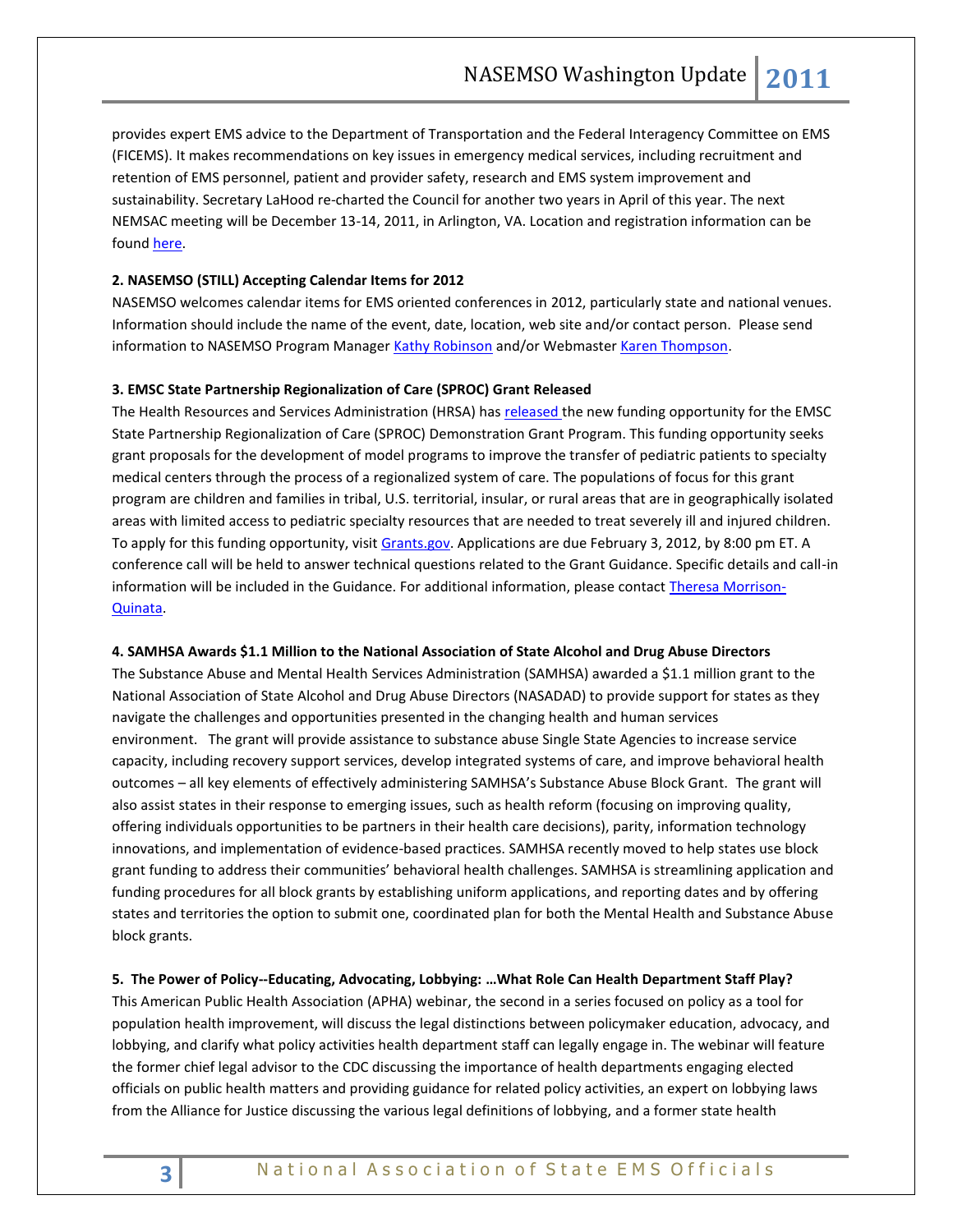department bureau director sharing lessons learned from the field about how to effectively and legally engage in policy work[. Click here to register.](https://apha.webex.com/) If you are unable to participate in the webinar, a recording will be posted on [APHA's Web site](http://www.apha.org/programs/cba/CBA/webinars/)

# **6. NEDSS Assesses State Disease Surveillance Capacity**

The National Electronic Disease Surveillance System (NEDSS) is a web-based infrastructure for public health surveillance data exchange between CDC and the 50 states. In 2007, the Council of State and Territorial Epidemiologists (CSTE) conducted an assessment to evaluate states' electronic disease surveillance capacity. In 2010, CSTE conducted a follow-up assessment to evaluate the operational status and progress of integration, interoperability, and capacity of state electronic disease surveillance systems. This report summarizes the results of that assessment, which indicated a 17.5% increase from 40 states in 2007 to 47 states in 2010 with fully operational general communicable disease (GCD) electronic surveillance systems, a 211.5% increase from 13 to 39 states in the number of systems that were interoperable, a 22.4% increase from 23 to 34 states in the number with integrated systems, and a 20.0% increase to 42 states with the capacity to receive electronic laboratory reports (ELRs). New Centers for Medicare and Medicaid Services rules for meaningful use of health information technology encourage data exchange between electronic health record systems and public health agencies, including submission of ELRs. To meet national goals for health information exchange to improve population health, variation in disease surveillance systems should decrease, and functionality should increase. View the complete [report…](http://www.cdc.gov/mmwr/preview/mmwrhtml/mm6041a3.htm?s_cid=mm6041a3_w)

# **7. FCC Reissues Notice on Deadline for Narrowband Transition and Waivers**

The Federal Communications Commission (FCC) has reissued a Public Notice to remind licensees, frequency coordinators, equipment vendors, and other interested parties of the FCC January 1, 2013 deadline for private land mobile radio services in the 150-174 MHz and 421-512 MHz (VHF/UHF) bands to migrate to narrowband (12.5 kHz or narrower) technology. The Notice also provides guidance for licensees that intend to submit requests for waiver of the deadline and sets forth additional information regarding the transition to narrowband technology. [For more information…](http://www.nasemso.org/Projects/CommunicationsTechnology)

# **8. NEMSIS Version 3.1.0 Now Available**

The revision process of the Version 3 dataset has been conducted in concert with the acquisition of an American National Standards Institute (ANSI) Approval of the NEMSIS Dataset. ANSI approval requires the use of a Standards Development Organization (SDO) to help harmonize the NEMSIS standard with other national standards in the prehospital and emergency department settings. Health Level 7 (HL7) is a recognized health care SDO, and NEMSIS has chosen this organization to accomplish this task. The Version 3 revision has included input from EMS stakeholder across the nation include EMS agencies users and vendors of software products. Vendors create products that are used to send and receive EMS data in the proper XML format from agencies to states, then on to the National EMS Database. Users and vendors have extensive knowledge of EMS electronic patient care record documentation and data collection. These individuals and organizations have played a key role in the development and finalization of the NEMSIS Version 3.1.0 dataset. [For more information](http://nemsis.org/v3/overview.html)…

#### **9. National Disaster Recovery Framework Available from FEMA**

The Federal Emergency Management Agency (FEMA) recently released the *National Disaster Recovery Framework* (NDRF.) The NDRF provides guidance that enables effective recovery support to disaster-impacted States, Tribes and local jurisdictions. It provides a flexible structure that enables disaster recovery managers to operate in a unified and collaborative manner and focuses on how best to restore, redevelop and revitalize the health, social,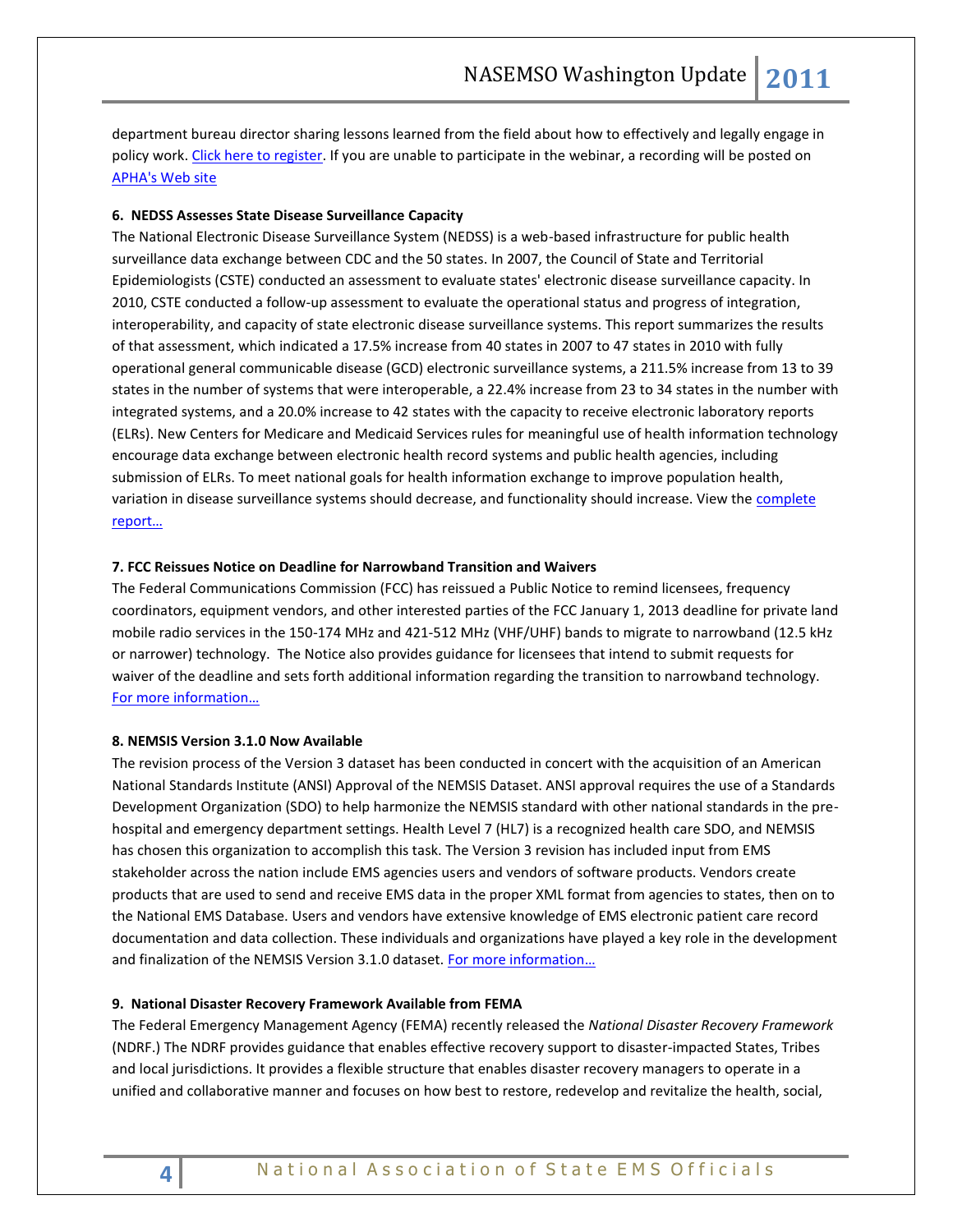economic, natural and environmental fabric of the community and build a more resilient Nation. Fundamentally, it aligns with the National Response Framework and is a construct to optimally engage existing Federal resources and authorities, and to incorporate the full capabilities of all sectors in support of community recovery. The NDRF captures resources, capabilities and best practices for recovering from a disaster. [Download the NDRF…](http://www.fema.gov/pdf/recoveryframework/ndrf.pdf)

# **10. First Deliverable Arrives Under Presidential Policy Directive (PPD) 8**

The Department of Homeland Security announced the release of the country's first-ever National Preparedness Goal. The goal is the first deliverable required under Presidential Policy Directive (PPD) 8: National Preparedness, which was released in April 2011. The goal sets the vision for nationwide preparedness and identifies the core capabilities and targets necessary to achieve preparedness across five mission areas laid out under PPD 8: prevention, protection, mitigation, response and recovery. The [full goal](http://www.fema.gov/pdf/prepared/npg.pdf) can be found online at [www.fema.gov/ppd8.](http://www.fema.gov/ppd8)

#### **11. Study Identifies Possible Therapy for Radiation Sickness**

A combination of two drugs may alleviate radiation sickness in people who have been exposed to high levels of radiation, even when the therapy is given a day after the exposure occurred, according to a study led by scientists from Dana-Farber Cancer Institute and Children's Hospital Boston. Mouse studies of other potential therapies suggest they would be effective in humans only if administered within a few minutes or hours of radiation exposure, making them impractical for use in response to events involving mass casualties. In contrast, the larger time window for administering the two-drug regimen raises the prospect that it could become a mainstay of the response to public health threats such as a nuclear power plant accident or nuclear terror attack. In a paper published online by the journal *Science Translational Medicine*, the scientists report the beneficial effects, in mice, of a combination of a fluoroquinolone antibiotic (similar to the commonly used human antibiotic ciprofloxacin, or "Cipro") and a synthetic version of the natural human infection-fighting protein BPI. [For more information…](http://www.dana-farber.org/Newsroom/News-Releases/Study-identifies-possible-therapy-for-radiation-sickness.aspx)

### **12. DHS Roundtable Highlights Active Shooter Awareness**

The 2011 Critical Infrastructure Learning Series provides one-hour Web-based seminars conducted by senior critical infrastructure protection experts on the tools, trends, issues, and best practices for infrastructure protection and resilience. On Sept. 27, 2011, DHS hosted a 90-minute interactive virtual roundtable designed to help the private and public sector understand the importance of developing an emergency response plan and the need to train employees on how to respond if confronted with an active shooter. Participants learned about the three types of active shooters—workplace/school, criminal, ideological—and how their planning cycles and behaviors differ. The recording of this interesting roundtable is now available on the [DHS web site.](https://connect.hsin.gov/asaware2011)

#### **13. FEMA to Engage Stakeholders in New "Think Tank"**

FEMA recognizes that the best solutions to the challenges we face are generated by the people and the communities who are closest to these challenges. It is essential that these partners are invited to the table to actively participate in thought-provoking discussions. That is why we are reaching out to state, local, and tribal governments, and to all members of the public, including the private sector, the disability community, and volunteer community, to seek their input on how to improve the emergency management system. FEMA wants to hear your ideas and suggestions, to both explore best practices and generate new ideas. The FEMA Think Tank will help facilitate these conversations and encourage further discussion. Two ways to participate include an online forum and monthly conference calls with Deputy Administrator Rich Serino. For more information...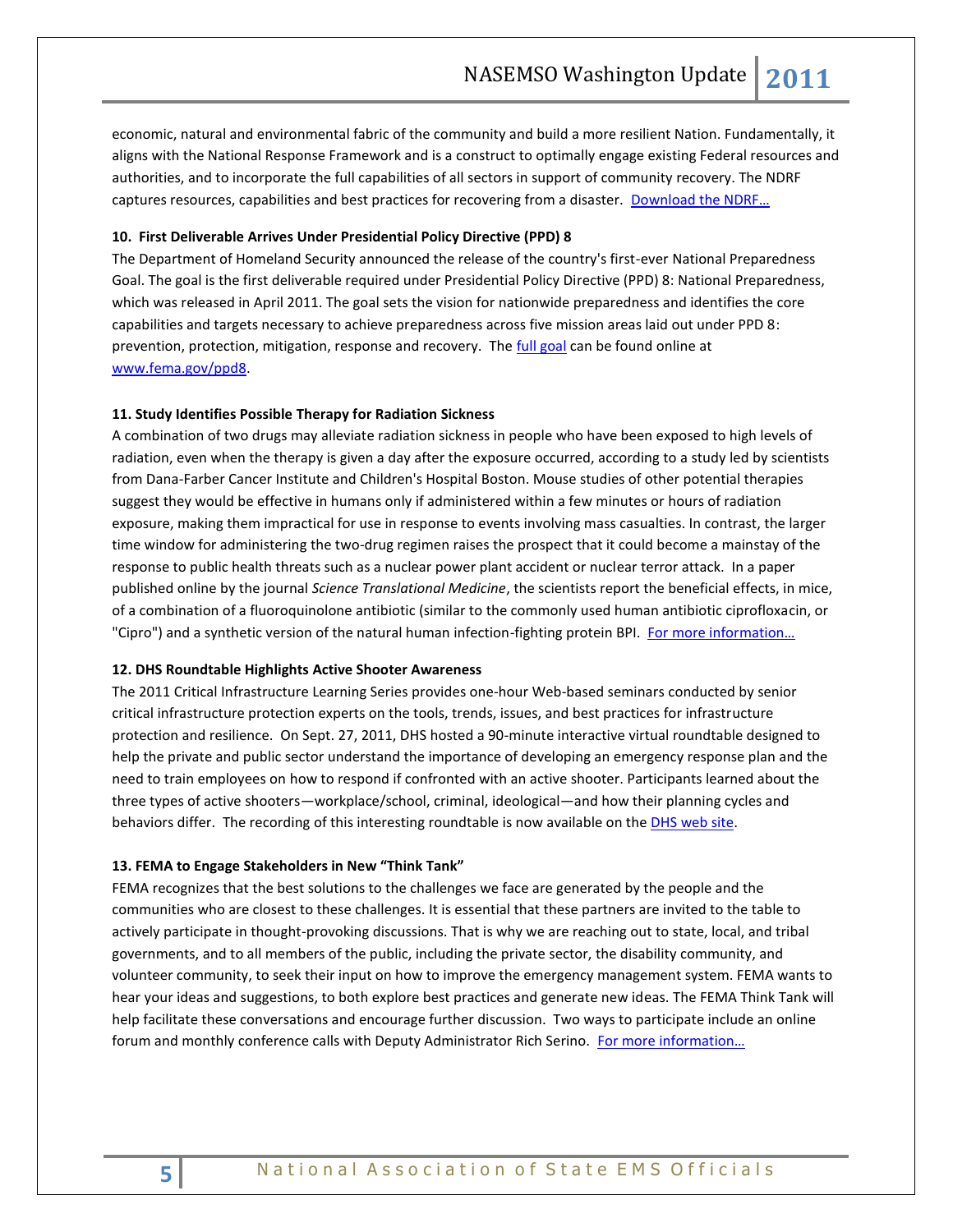# **14. GAO Letter Report Highlights Nonfederal Capabilities for National Biosurveillance**

The Implementing Recommendations of the 9/11 Commission Act directed the Government Accounting Office (GAO) to report on biosurveillance at multiple jurisdictional levels. In June 2010, GAO recommended that the National Security Staff lead the development of a national biosurveillance strategy, which is now under development. A new GAO report focuses on nonfederal jurisdictions, which own many of the resources that support a national capability. To conduct this work, GAO interviewed select federal-agency, jurisdiction, and association officials and reviewed relevant documents. To collect information on federal efforts and challenges, the GAO also sent standardized questionnaires to seven states and two cities. In its recommendation to the Homeland Security Council (HSC) in the Executive Office of the President, the GAO suggests that the HSC should direct the National Security Staff to ensure that the national biosurveillance strategy (1) incorporates a means to leverage existing efforts that support nonfederal biosurveillance capabilities, (2) considers challenges that nonfederal jurisdictions face in building and maintaining biosurveillance capabilities, and (3) includes a framework to develop a baseline and gap assessment of nonfederal jurisdictions' biosurveillance capabilities as part of its implementation of GAO's previous recommendation for a national biosurveillance strategy. [For more](http://www.gao.gov/products/GAO-12-55)  [information…](http://www.gao.gov/products/GAO-12-55)

In related news, President Obama has issued an Executive Order directing the FDA and Department of Justice to take action to help further reduce and prevent drug shortages, protect consumers, and prevent price gouging. These additional steps for early notification will help achieve some of the goals of bipartisan legislation in Congress, which the President supports, that will strengthen the FDA's ability to prevent prescription drug shortages in the future. For more information...

# **15. ACIP Reissues Immunization Recommendations for HCP and EMS**

A new report updates the previously published summary of recommendations of the Advisory Committee on Immunization Practices (ACIP) and the Hospital Infection Control Practices Advisory Committee (HICPAC) for vaccinating health-care personnel (HCP) in the United States. This report summarizes all current ACIP recommendations for vaccination of HCP and does not contain any new recommendations or policies. The recommendations provided in this report apply, but are not limited, to HCP in acute-care hospitals; long-term–care facilities (e.g., nursing homes and skilled nursing facilities); physician's offices; rehabilitation centers; urgent care centers, and outpatient clinics as well as to persons who provide home health care and emergency medical services. [For more information…](http://www.cdc.gov/mmwr/preview/mmwrhtml/rr6007a1.htm?s_cid=rr6007a1_w)

#### **16. New OSHA Guide Provides Wealth of PPE Compliance Information**

The Occupational Safety and Health Administration (OSHA) recently posted a new PPE compliance guide that might be useful for EMS managers. Titled "*Small Entity Compliance Guide for the Respiratory Protection Standard,*" this Guide is intended to help small businesses comply with OSHA's Respiratory Protection standard (63 FR 1152; January 8, 1998). OSHA's goal for this document is to provide small entities with a comprehensive step-by-step guide complete with checklists and commonly asked questions that will aid both employees and employers in small businesses with a better understanding of OSHA's respiratory protection standard. For more information...

# **17. New NIOSH Report Highlights Workplace Falls**

To advance global knowledge of occupational fall injuries, the International Conference on Fall Prevention and Protection (ICFPP) was convened to provide a forum for researchers from NIOSH, its stakeholders, and the community of fall-prevention specialists and experts to present research findings, recommendations and expert advice on the latest tools and methods to reduce the incidence of injury from falls. At the conference, a wide variety of research approaches and methods were presented, and these approaches reflected the multidisciplinary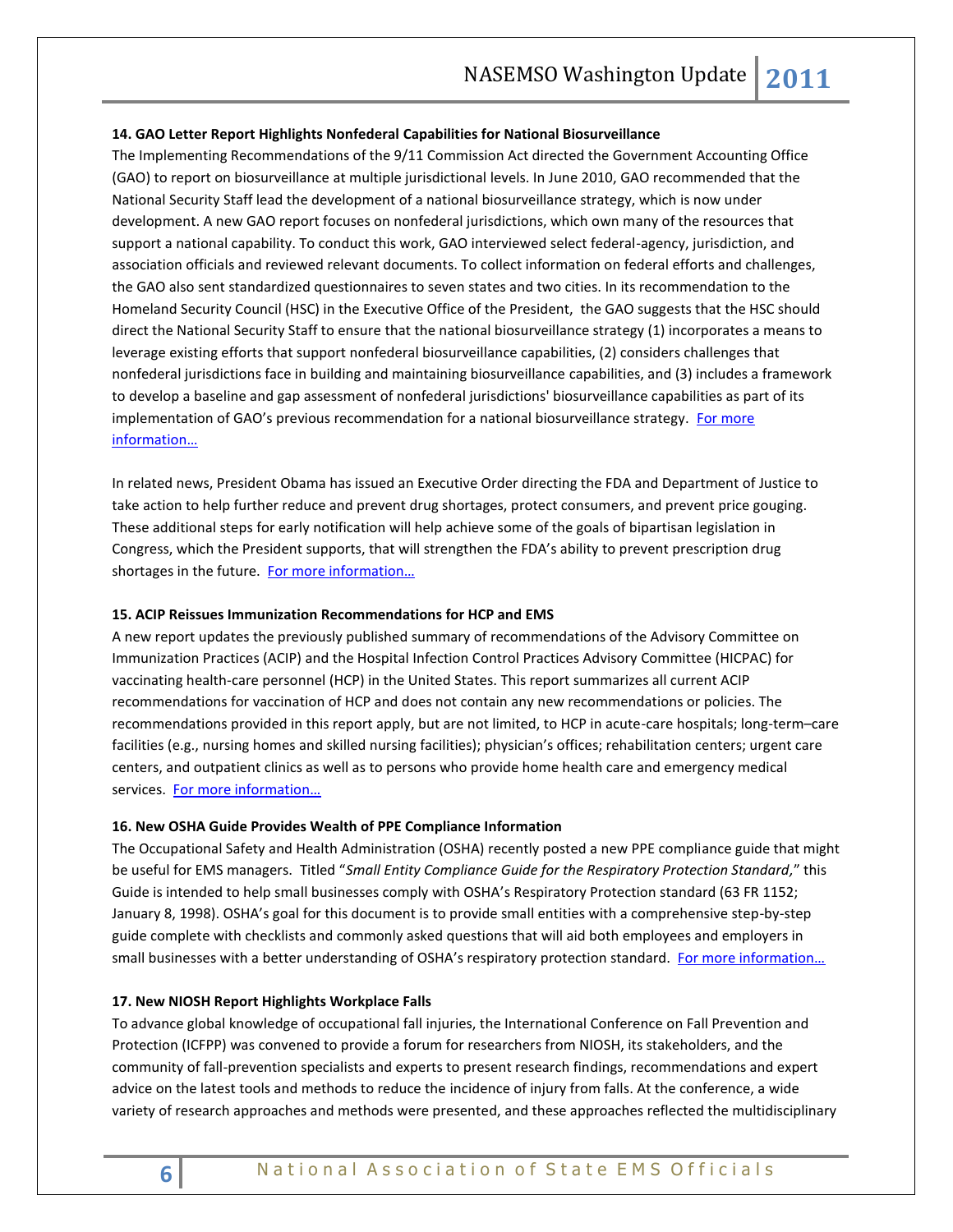orientation of the different stakeholders in attendance, as well as the individual interests and expertise of participating researchers. NIOSH is pleased to present the findings from this conference in these proceedings. This document represents a wealth of knowledge from experts and informed stakeholders on the best way to understand, prevent, and control fall-related risk exposures. Click to download-- *[Research and Practice for Fall](http://www.cdc.gov/niosh/docs/2012-103/pdfs/2012-103.pdf)  [Injury Control in the Workplace: Proceedings of International Conference on Fall Prevention and Protection](http://www.cdc.gov/niosh/docs/2012-103/pdfs/2012-103.pdf)*

# **18. NIST and Partners Seek Input on Safer Ambulance Designs**

The National Institute of Standards and Technology (NIST) is seeking input from paramedics, emergency medical technicians (EMTs) and other interested parties on the development of new design guidelines for ambulances to reduce the crash risk to emergency workers. Emergency medical service (EMS) workers riding in the back of ambulances are at high risk of suffering injuries during a crash or a maneuver to avoid a crash if they're not using restraints. However, restraints make it difficult to access and treat patients while in route to a hospital. To meet the challenge of finding a balance between these two demands, NIST, the Department of Homeland Security's Human Factors and Behavioral Sciences Division (DHS HFD) and the National Institute of Occupational Safety and Health (NIOSH) are developing design guidelines for ambulance patient compartments that maximize safety without compromising effectiveness. These guidelines will be used to update current, and enhance emerging, ambulance design criteria, such as National Fire Protection Association (NFPA) 1917, the "Standard for Automotive Ambulances." To gather input for the guidelines from a broad cross-section of the key stakeholders, EMTs and paramedics, the three agencies are conducting an anonymous web survey from Nov. 28, 2011, to Dec. 28, 2011. Insight and opinions from this survey will supplement data previously gathered from focus groups, interviews with individual EMS workers, visits to equipment manufacturers and EMS stations, and "ride-along" experiences aboard on-duty ambulances. The web survey can be found at either the NIST Office of Law Enforcement Standards site, [www.nist.gov/oles,](http://www.nist.gov/oles/index.cfm) or the DHS Responder Knowledge Database site, [www.rkb.us.](http://www.nist.gov/nist-exit-script.cfm?url=http://www.rkb.us)

# **19. USFA, Justice Department Initiate Public Safety Emergency Vehicle Safety Study**

The U.S. Fire Administration (USFA), in partnership with the U.S. Department of Justice (DOJ)/National Institute of Justice (NIJ), has begun a study of emergent topics in emergency vehicle and roadway operations safety to assist in the development and demonstration of best practices for the emergency services. The International Fire Service Training Association (IFSTA) will conduct the study. View the USFA press release with contact info... Further information on USFA's vehicle and roadway operations safety initiatives may be found on th[e USFA website.](http://www.usfa.fema.gov/fireservice/research/safety/vehicle-roadway.shtm)

# **20. NFPA Foundation Releases Ambulance Crash Data Report**

Crashes involving ambulances with specific attention on the collection of ambulance crash data and the methods used to collect this data are the central focus of a new study published by the Fire Protection Research Foundation (FPRF), the research arm of the National Fire Protection Association (NFPA). Data collection for ambulance crashes are typically reported on a local or statewide basis, and a need exists to compile and coordinate this data on a national basis. The goal of this project is to provide information that will improve the safety of EMS crews and their patients. Objectives to achieve this goal include identifying available data sources, providing limited analysis of the data, recommending optimum data formats, and providing summary data if available. [For more information…](http://www.nfpa.org/assets/files/Research%20Foundation/RFAmbulanceCrash.pdf)

# **21. UPMC Study Highlights EMS Workplace Safety**

Poor perceptions about workplace safety culture among emergency medical services (EMS) workers is associated with negative patient and provider safety outcomes -- the first time such a link has been shown in the pre-hospital setting, according to a study by University of Pittsburgh researchers that now appears online in [Prehospital](http://informahealthcare.com/doi/abs/10.3109/10903127.2011.614048)  [Emergency Care](http://informahealthcare.com/doi/abs/10.3109/10903127.2011.614048) and is scheduled to be published in the January-March print edition. The investigators measured EMS safety culture by surveying emergency medical technicians and paramedics at 21 EMS agencies across the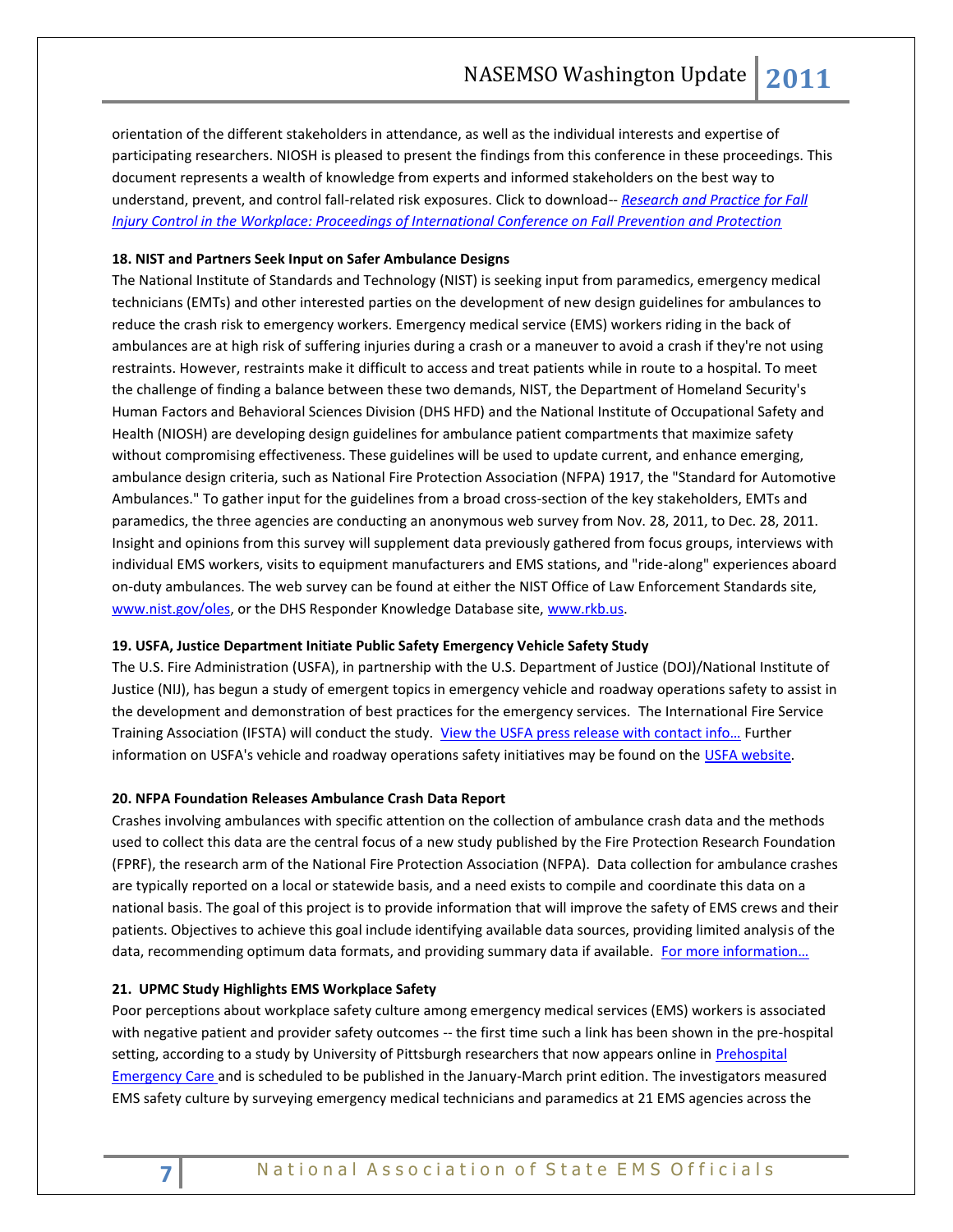U.S. They used a scientifically validated survey that collects EMS worker opinions regarding six key areas: safety climate, teamwork climate, perceptions of management, working conditions, stress recognition and job satisfaction. Safety outcomes were measured through a survey designed by EMS physician medical directors and investigators to identify provider injuries, patient care errors and safety-compromising behavior. The analysis of 412 surveys showed that individual EMS worker perceptions of workplace safety culture are associated with composite measures of patient and provider safety outcomes. Notably, the researchers found that 16 percent of all respondents reported experiencing an injury in the past three months; four of every 10 reported an error or adverse event; and 89 percent reported safety-compromising behavior. For more information...

# **22. DOD: Use of Neurocognitive Assessment Tools in Post-Deployment Identification of Mild TBI**

Identification of mild traumatic brain injury (mTBI) in service members who served in Afghanistan and Iraq has been the subject of recent media attention, with particular attention focused on the proper use of neurocognitive assessment tools to screen all service members post-deployment for deficits or symptoms related to mTBI. In this context and in response to a request by Congress, a new report from the Government Accounting Office (GAO) describes (1) the Department of Defense's (DOD) post-deployment policy on the use of neurocognitive assessment tools as a stand-alone initial screen to identify service members who may have sustained an mTBI during deployment; (2) what informed DOD's decisions to establish this post-deployment policy; and (3) mTBI experts' views on the science related to DOD's policy decision. (DOD anticipates issuing 2012 additional policy on postdeployment neurocognitive assessment tools in the first quarter of calendar year, according to the report. The DOD policy will specify the use of a particular tool that clinicians should use if they choose to use a neurocognitive assessment tool during the clinical evaluation of a service member referred post-deployment through the postdeployment health assessment [PDHA] process.) Read the GAO Report Department of Defense: *Use of Neurocognitive Assessment Tools in Post-Deployment Identification of Mild Traumatic Brain Injury*: [http://www.gao.gov/new.items/d1227r.pdf.](http://www.gao.gov/new.items/d1227r.pdf)

In related news, the DOD asked the Institute of Medicine (IOM) to conduct a study to determine the effectiveness of Cognitive Rehabilitation Therapy (CRT) for treatment of TBI. There is some evidence about the potential value of cognitive rehabilitation therapy for TBI, but overall it is not sufficient to develop definitive guidelines on how to apply these therapies and to determine which type of CRT will work best for a particular patient, says the IOM report. Given that methodological shortcomings in the evidence do not rule out potential meaningful benefits for patients, the committee supported the ongoing use of CRT for people suffering from TBI while improvements are made in the standardization, design, and conduct of studies. To read the IOM's "Cognitive Rehabilitation Therapy for Traumatic Brain Injury: Evaluating the Evidence" report, please clic[k here.](http://iom.edu/Reports/2011/Cognitive-Rehabilitation-Therapy-for-Traumatic-Brain-Injury-Evaluating-the-Evidence.aspx)

#### **23. New Report: A Review of FDA's Approach to Medical Product Shortages**

Drug and other medical product shortages have the potential to adversely affect patient care by delaying treatment or forcing the use of second-choice products. Some recent shortages have involved drugs for lifethreatening conditions and, in some cases; the product in shortage has been the only product for the patient's condition. The Food and Drug Administration (FDA) conducted a review of medical product shortage activities in four medical product Centers in the FDA and talked to external stakeholders in the drug arena to understand their perspectives on the problem. A new report is based on these conversations which includes a review of published and unpublished information on drug shortages, and analyses of databases either already available or created for this report. The report has identified a number of respects in which FDA's internal processes might be improved, so that FDA is maximizing its contribution to the prevention and mitigation of shortages. [For more informatio](http://www.fda.gov/AboutFDA/ReportsManualsForms/Reports/ucm275051.htm)n...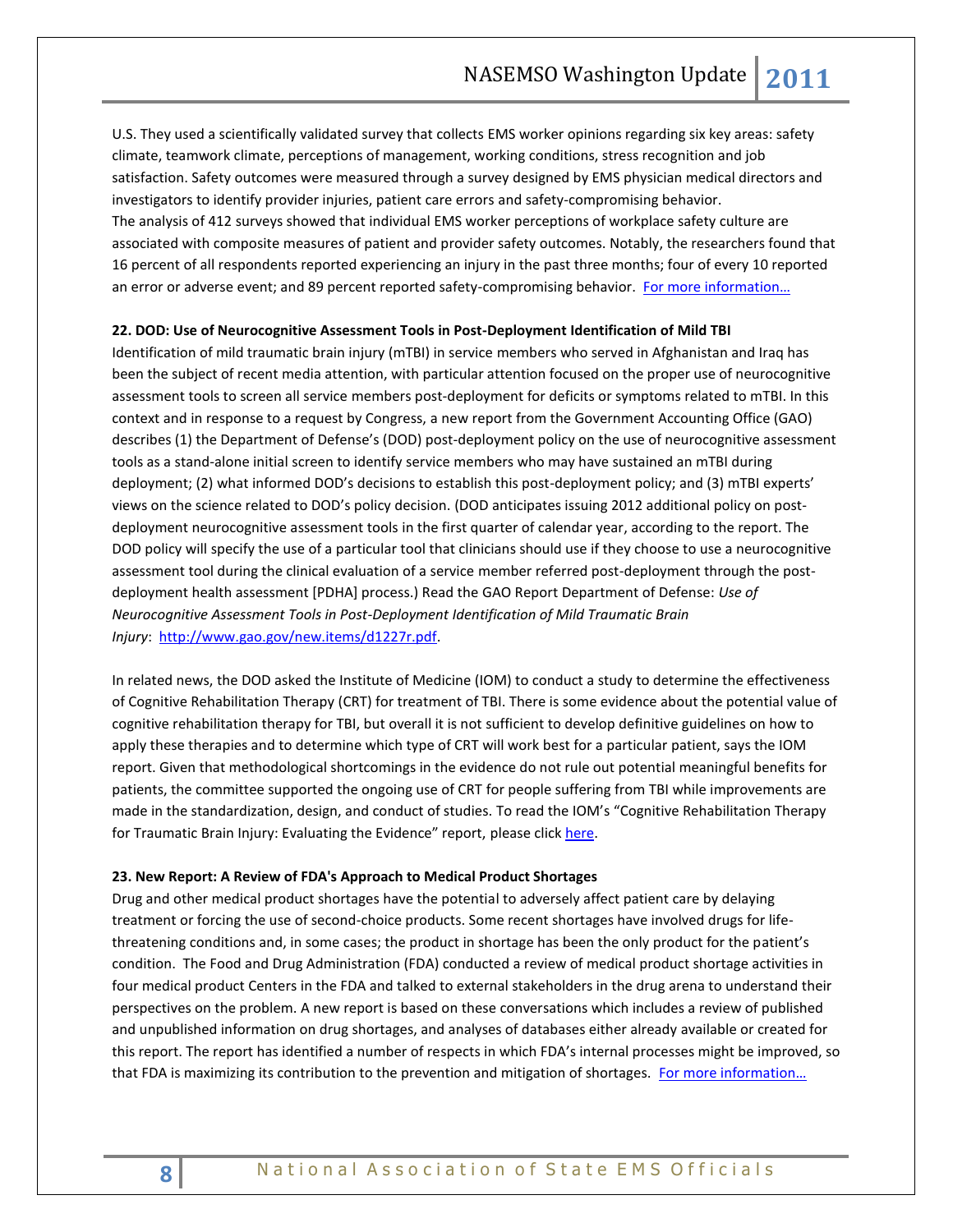#### **24. IPAL Project Highlights Integration of Emergency Medicine and Palliative Care**

The IPAL Project, an initiative of the Center to Advance Palliative Care (CAPC), is designed to provide a central venue for sharing expertise, evidence, tools and resources essential to the integration and improvement of palliative care in specific health care system venues. CAPC's first project was IPAL-ICU (Improving Palliative Care in the ICU), launched in June 2010, led by Judith Nelson, MD, JD with support from the National Institutes of Health. CAPC's second initiative is IPAL-EM (Improving Palliative Care in Emergency Medicine), led by Tammie Quest, MD with support from the Olive Branch Foundation. Several new resources have recently been added to the IPAL-EM Portfolio that might be useful for EMS Medical Directors in developing palliative care policies. For more [information…](http://www.capc.org/ipal/ipal-em/monographs-and-publications)

### **25. CDC Reports Epidemic of Opioid Pain Relievers**

Overdose deaths involving opioid pain relievers (OPR), also known as opioid analgesics, have increased and now exceed deaths involving heroin and cocaine combined. A new report from the Centers for Disease Control and Prevention (CDC) report describes the use and abuse of OPR by state. *Vital Signs: Overdoses of Prescription Opioid Pain Relievers --- United States, 1999—2008* was posted in Morbidity and Mortality Report as an early release on November 1. [For more information…](http://www.cdc.gov/mmwr/preview/mmwrhtml/mm6043a4.htm?s_cid=mm6043a4_w)

In related news, the Substance Abuse and Mental Health Services Administration (SAMHSA) has released a new report on emergency department treatment visits due to intentional poisoning from abuse of alcohol, illicit drugs, and prescription drugs. Presents findings based on 2009 data according to gender, age, and selected drugs and drug combinations involved. For more information...

# **26. New PSA Focuses on Teen Drivers**

The U.S. Department of Transportation today unveiled "OMG," a new public service announcement (PSA) to warn teenagers against the dangers of distracted driving. The PSA is available on the newly redesigned [Distraction.gov](http://links.govdelivery.com/track?type=click&enid=ZWFzPTEmbWFpbGluZ2lkPTIwMTExMTI4LjQxNDE5ODEmbWVzc2FnZWlkPU1EQi1QUkQtQlVMLTIwMTExMTI4LjQxNDE5ODEmZGF0YWJhc2VpZD0xMDAxJnNlcmlhbD0xNjc5MTkyMyZlbWFpbGlkPXJvYmluc29uQG5hc2Vtc28ub3JnJnVzZXJpZD1yb2JpbnNvbkBuYXNlbXNvLm9yZyZmbD0mZXh0cmE9TXVsdGl2YXJpYXRlSWQ9JiYm&&&100&&&http://www.distraction.gov/) website, along with new materials designed especially for young drivers. The PSA will air nationwide on Regal Cinema theater screens this week and on gas station pump-top screens owned by Outcast's PumpTop TV throughout the month of December. With the holiday driving season under way and young drivers preparing to take to the roadways during their winter vacations, the new PSA is designed to reach teenagers using imagery that relates to popular shorthand text messages such as "L8R" for "later" or "LOL" for "laugh out loud." Currently 35 states, the District of Columbia, and Guam have banned text messaging by all drivers. Nine states, the District of Columbia, and the Virgin Islands have prohibited all hand-held cell phone use while driving. To view the new ads [click here.](http://links.govdelivery.com/track?type=click&enid=ZWFzPTEmbWFpbGluZ2lkPTIwMTExMTI4LjQxNDE5ODEmbWVzc2FnZWlkPU1EQi1QUkQtQlVMLTIwMTExMTI4LjQxNDE5ODEmZGF0YWJhc2VpZD0xMDAxJnNlcmlhbD0xNjc5MTkyMyZlbWFpbGlkPXJvYmluc29uQG5hc2Vtc28ub3JnJnVzZXJpZD1yb2JpbnNvbkBuYXNlbXNvLm9yZyZmbD0mZXh0cmE9TXVsdGl2YXJpYXRlSWQ9JiYm&&&102&&&http://www.distraction.gov/teens)

In related news, programs that grant privileges to new drivers in phases — known as graduated licensing programs — dramatically reduce the rate of teen driver fatal crashes, according to three studies funded by the National Institutes of Health. Such graduated licensing laws were adopted by all 50 states and the District of Columbia between 1996 and 2011. The NIH-supported research effort shows that such programs reduced the rate of fatal crashes among 16- 17-year-olds by 8 to 14 percent. Reductions in fatal crashes were greatest in states that had enacted other restrictions on young drivers. The greatest reductions in young driver crashes were seen in states that had adopted graduated driver licensing laws in combination with mandatory seat belt laws or laws requiring a loss of the driver's license as a penalty for possession or use of alcohol by youth aged 20 or younger. In addition, limiting driving at night or with teenaged passengers, in combination with graduated licensing laws, had greater reductions in overall crash rates involving teen drivers than graduated licensing laws alone. For more [information…](http://www.nih.gov/news/health/nov2011/nichd-04.htm)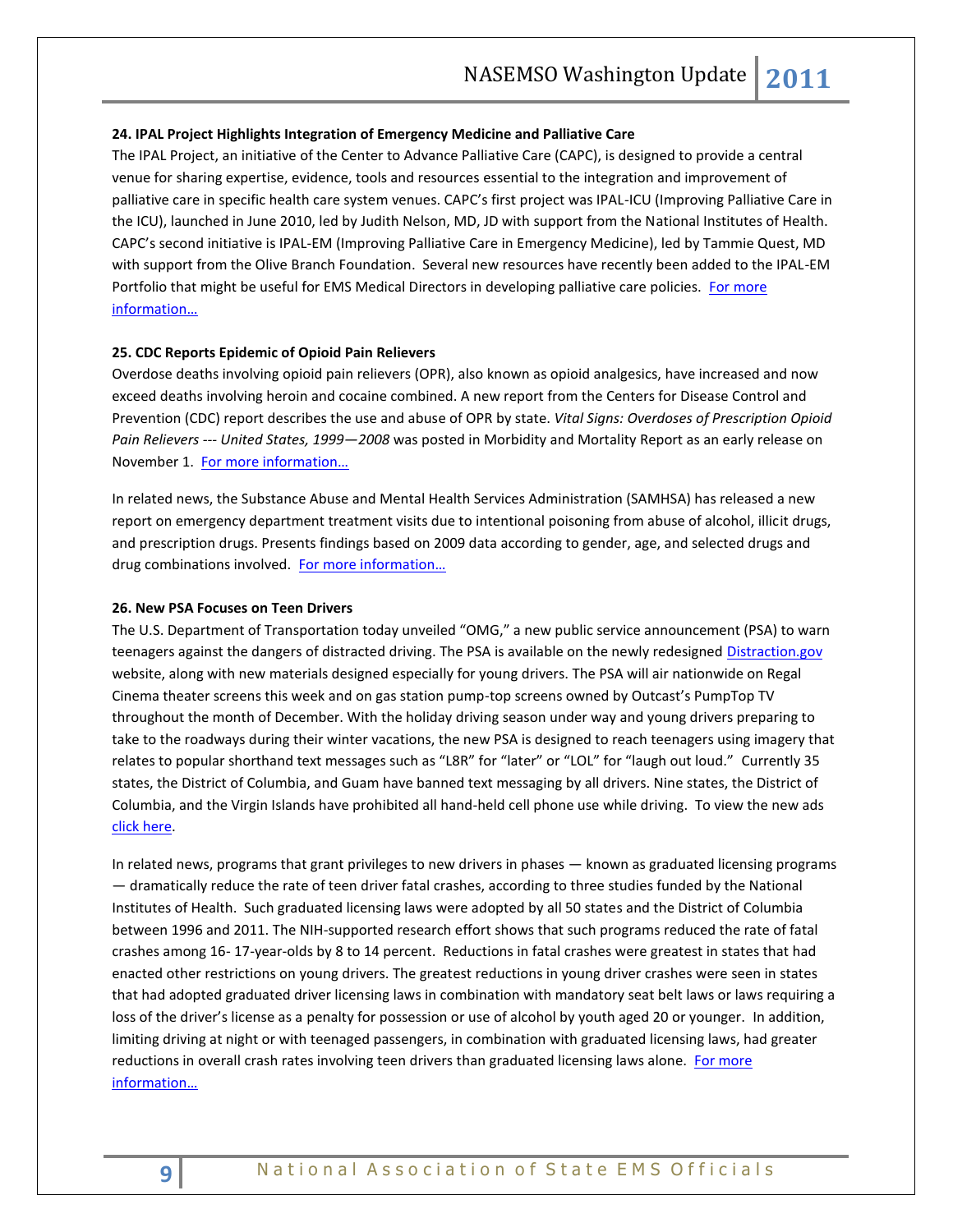### **27. IOM Consensus Report Reflects Health IT and Patient Safety Concerns**

The Institute of Medicine's (IOM) 1999 landmark study *To Err is Human* estimated that between 44,000 and 98,000 lives are lost every year due to medical errors. This call to action has led to a number of efforts to reduce errors and provide safe and effective health care. Information technology (IT) has been identified as a way to enhance the safety and effectiveness of care. In the wake of more widespread use of health IT, the Department of Health and Human Services asked the IOM to evaluate health IT safety concerns and to recommend ways that both government and the private sector can make patient care safer using health IT. The IOM finds that safe use of health IT relies on several factors, clinicians and patients among them. Safety analyses should not look for a single cause of problems but should consider the system as a whole when looking for ways to make a safer system. Vendors, users, government, and the private sector all have roles to play. The IOM's recommendations include improving transparency in the reporting of health IT safety incidents and enhancing monitoring of health IT products. For more information...

# **28. EMS Week 2012 Planning Guides Available from ACEP**

National EMS Week 2012 will be celebrated May 20-26, 2012, with May 23 set aside for Emergency Medical Services for Children Day. The slogan for 2012 is EMS: Not a Job, a CALLING and listed below.

# **EMS CALLING**

Please go t[o http://www.acep.org/emsweek](http://www.acep.org/emsweek) to order your planning guide (kit) online. You can order only 1 kit online this year.. Return the order form to Denise Fechner at [dfechner@acep.org](mailto:dfechner@acep.org) no later than December 15, 2011. We plan to distribute the 2012 kits earlier this year so your cooperation is greatly appreciated in meeting this deadline.

# **29. IAB Issues Position Statement in Support of Lead Federal Agency for EMS**

The InterAgency Board (IAB) Health, Medical, and Responder Safety (HMRS) SubGroup has published a new position paper: "*Position Statement in Support of a Single National EMS Administrative Body*." The IAB is a voluntary collaborative panel of emergency preparedness and response practitioners from a wide array of professional disciplines that represent all levels of government and the voluntary sector. The IAB provides a structured forum for the exchange of ideas among organizations to improve national preparedness and promote interoperability and compatibility among response communities. Based on direct field experience, IAB members advocate for and assist the development and implementation of performance criteria, standards, test protocols, and technical, operating, and training requirements for all-hazards incident response equipment with a special emphasis on Chemical, Biological, Radiological, Nuclear, and Explosive (CBRNE) issues. The IAB also reviews and comments on broader emergency preparedness and response policy, doctrine, and practices. While advocating for a lead federal agency for EMS, the position falls short of a recommendation. For more information...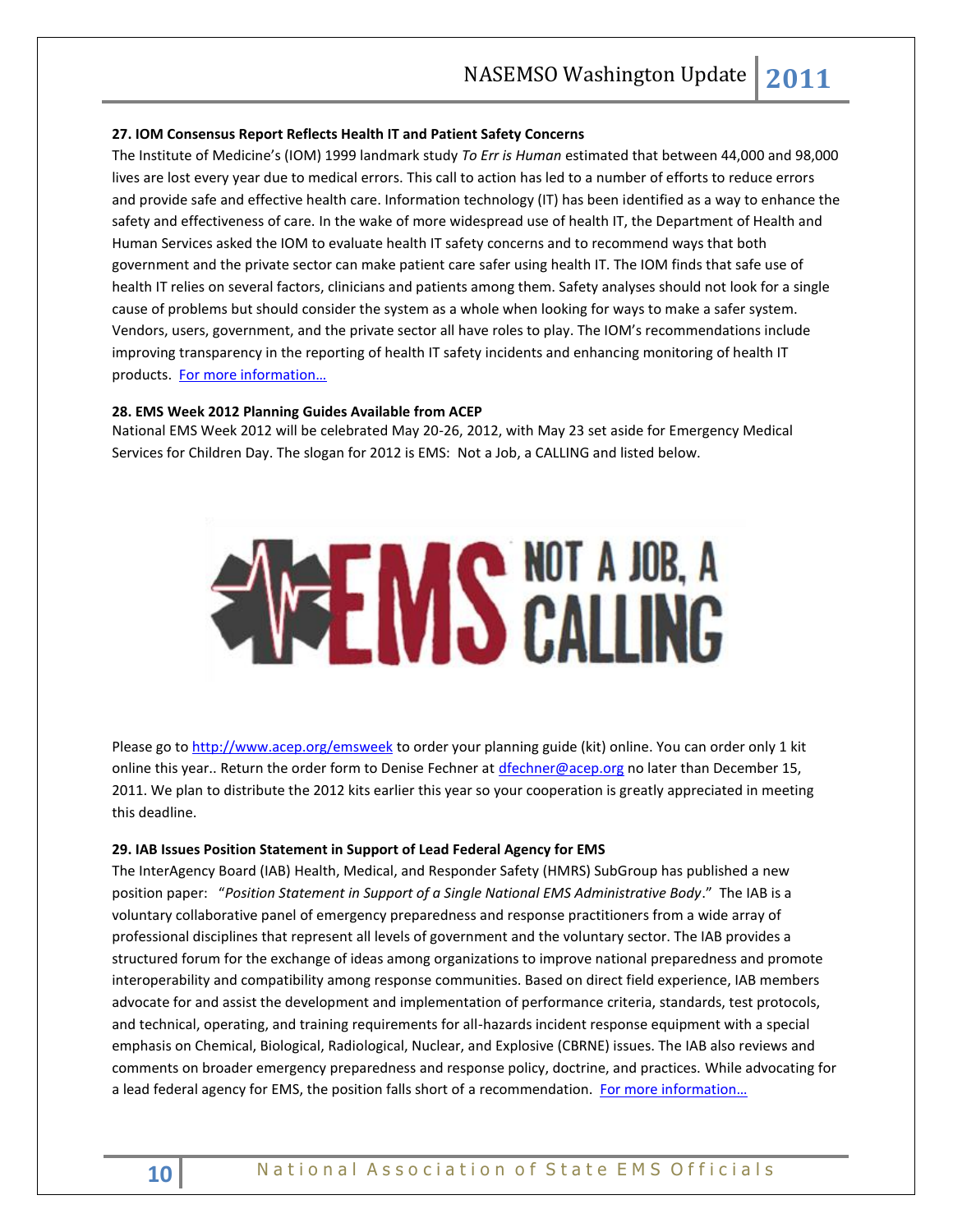# **30. JEMS Seeks Nominations of 2011 EMS Innovators**

EMS has changed drastically over the years, with those changes driven by innovations from individuals looking to improve clinical or operational practice. No area has escaped their creativity as they worked to bring EMS care to a higher level. As a result the service now provides better care to more people in more ways than ever imagined. This process of innovation continues today, in agencies large and small, public and private, from basic EMTs to medical directors. As the leader in spreading the best knowledge in EMS practice, the Journal for Emergency Services (JEMS), with support from Physio-Control, Inc., is proud to recognize the top 10 innovators in EMS who drove the EMS practice forward in 2011. This award is open to an individual who has contributed to EMS in an exceptional way in 2011. Each innovator will be recognized as one of the EMS 10: Innovators in EMS 2011. For [more information…](http://www.jems.com/EMS10)

# **31. NPSTC Invites Readers to Fall Issue of Newsletter**

The National Public Safety Telecommunications Council (NPSTC) cordially invites the EMS community to visit its quarterly newsletter. While each issue is posted on the NASEMSO website, the direct link is <http://www.npstc.org/newsletter.jsp>

# **32. Physio-Control Acquired by Private Investment Firm**

Bain Capital, a leading global private investment firm, has signed an agreement to acquire Physio-Control, Inc. from Medtronic, Inc. Physio-Control's main product line includes the Lifepak line of external defibrillators, which have been plagued with performance issues resulting in delayed shipment of some products into 2010. Bain Capital, whose founders included presidential hopeful Mitt Romney, manages \$66 billion in assets. It has a long history of investing in health care companies, including HCA Holdings Inc. and Air Medical Group Holdings Inc. The transaction is expected to close in the first quarter of calendar 2012 and is subject to certain regulatory and customary closing conditions. [For more information](http://www.physio-control.com/)…

#### **33. "The Dirty Hand in the Latex Glove": A Study of Hand Hygiene Compliance When Gloves Are Worn**

Fuller et al in Infection Control and Hospital Epidemiology , Vol. 32, No. 12 (December 2011), pp. 1194-1199. Healthcare workers who wear gloves while treating patients are much less likely to clean their hands before and after patient contact, according to a study published in the December issue of Infection Control and Hospital Epidemiology, the journal of the Society for Healthcare Epidemiology of America. This failure of basic hand hygiene could be contributing to the spread of infection in healthcare settings, the researchers say. Glove use is appropriate for situations when contact with body fluids is anticipated or when patients are to be managed with contact precautions. However, use of gloves should not be considered a substitute for effective hand hygiene practices taking place before and after patient contact. Although gloves can reduce the number of germs transmitted to the hands, germs can sometimes still get through latex. Hands can also be contaminated by "back spray" when gloves are removed after contact with body fluids. The Society for Healthcare Epidemiology of America is providing complimentary access to this article at [http://www.jstor.org/stable/10.1086/662619.](http://www.jstor.org/stable/10.1086/662619)

# **34. Dynamics and Association of Different Acute Stress Markers with Performance during a Simulated Resuscitation** Hunziker et al. Resuscitation - 23 November 2011. In press.

Methods: This prospective, observational study was conducted at the simulator center of the University Hospital Basel, Switzerland. Self-reported (feeling stressed and overwhelmed [stress/overload]), biochemical (plasma cortisol) and physiological (heart rate, heart rate variability) stress measures were assessed in 28 residents (teams of 2) before, during and after resuscitation. Team performance was defined as time to start CPR and hands-on time during the first 180 sec. **Abstract**. (Subscription required for article.)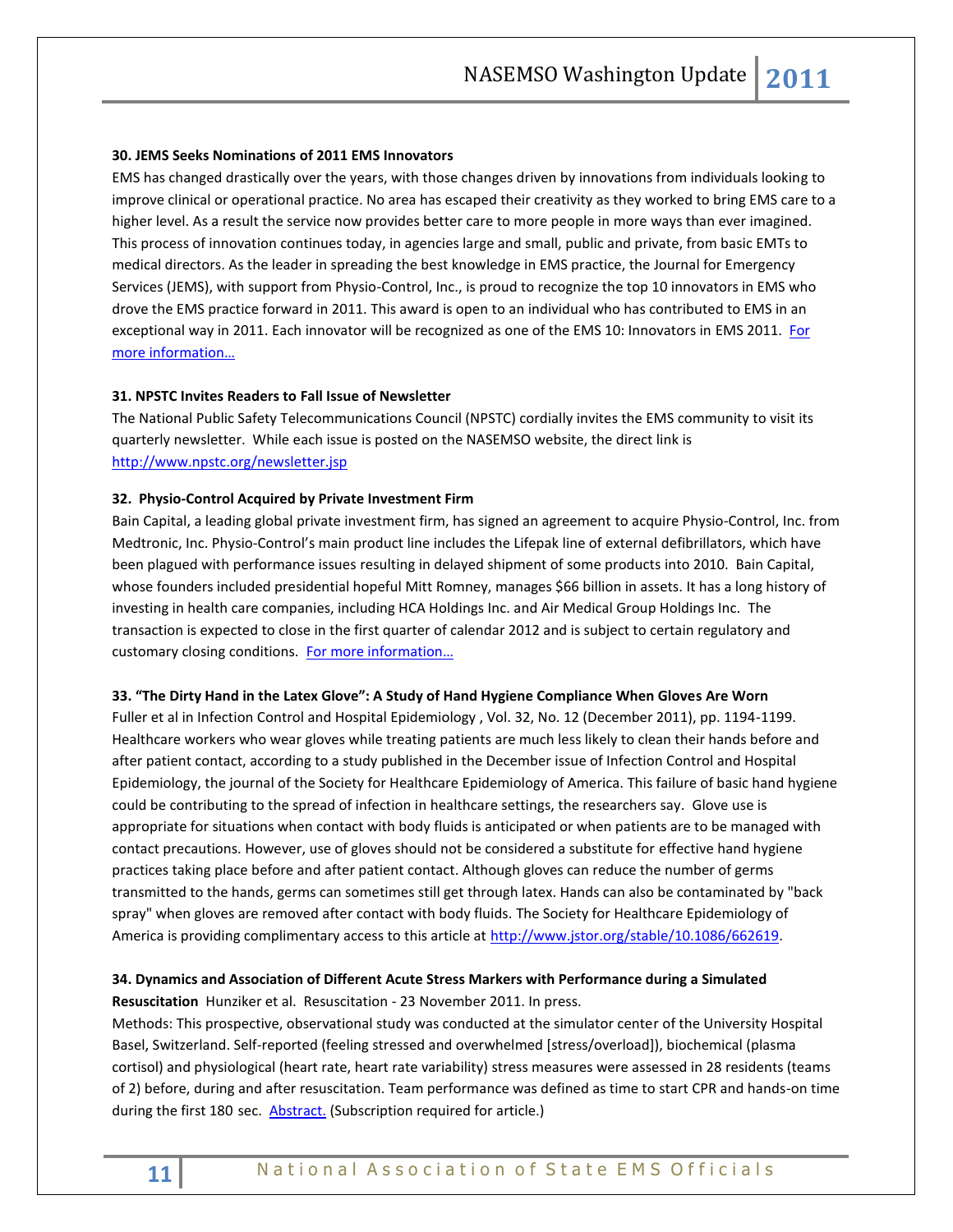# **35. Long-term cognitive outcomes following out-of-hospital cardiac arrest: A population-based study** Mateen et al. Neurology October 11, 2011 77:1438-1445.

Results: Of 332 OHCA VF arrests, 140 people (42.2%,95%confidence interval 36.9%–47.5%) survived to discharge. No patient entered a minimally conscious or permanent vegetative state. Long-term survivors (n = 47, median survival 7.8 years postarrest) had lower scores on measures of long-term memory and learning efficiency (p = 0.001) but higher than average scores on verbal IQ ( $p = 0.001$ ). Nearly all survivors were functionally independent and scored high on the Mini-Mental State Examination (MMSE) (median Barthel Index 100/100, median MMSE 29/30). [For more information…](http://www.neurology.org/content/77/15/1438.full.html)

# **36. Fatal and nonfatal injuries among emergency medical technicians and paramedics**

Reichard A, Marsh S, Moore S. Prehosp Emerg Care. 2011;15(4):511–517.

RESULTS: Authors identified 99,400 (95% confidence interval [CI], 71,700, 127,100) nonfatal injuries treated in emergency departments and 65 fatal injuries from the period 2003-2007. Most fatalities were related to motor vehicle incidents (45%) and aircraft crashes (31%). Among compensated EMTs and paramedics, the rate of fatal injuries was 6.3 per 100,000 full-time equivalents. Nonfatal injuries were primarily associated with stress on some part of the body from motion or overexertion (33%). Among all nonfatal injuries, the most common diagnosis was sprains and strains (38%). CONCLUSIONS: Emergency medical technicians and paramedics have higher fatal injury rates when compared with all workers. To reduce fatalities, targeted efforts should be made to prevent ground and air transportation incidents. Reducing nonfatal injuries may be accomplished by developing and evaluating interventions to prevent bodily stress and overexertion injuries. For more information... (Subscription required.)

# **37. Does Mechanism of Injury Predict Trauma Center Need?**

# Lerner B et al. Prehospital Emergency Care 2011 15:4, 518-525

Objective. To determine the predictive value of the mechanism-of-injury step of the American College of Surgeons Field Triage Decision Scheme for determining trauma center need. Conclusion. Death of another occupant, fall distance, and extrication time were good predictors of trauma center need when a patient did not meet the anatomic or physiologic conditions. Intrusion, ejection, and vehicle deformity were moderate predictors. For more [information…](http://informahealthcare.com/doi/abs/10.3109/10903127.2011.598617) (Subscription required.)

# **UPCOMING EVENTS**

# **\*\*\*STATEWIDE EMS CONFERENCES\*\*\***

\*New York State EMS Conference-Vital Signs. October 18-21, 2012 in Syracuse NY. [For more information…](http://www.vitalsignsconference.com/)

New Jersey Statewide Conference on EMS. November 1 -4 2012 Sheraton, Atlantic City, NJ. For more information, please visit www.NJEMSConference.com

# **\*\*\*National Conferences and Special Meetings\*\*\***

\*CoAEMSP Accreditation Workshop: STEPS TO SUCCESS. January 9-10, 2012. Dallas, TX. [For more information…](http://events.r20.constantcontact.com/register/event?oeidk=a07e5ckfc3900f0030d&llr=5sz87kdab)

NAEMSP Annual Meeting. January 12-14, 2012. JW Starr Pass Resort, Tucson, AZ. For more information...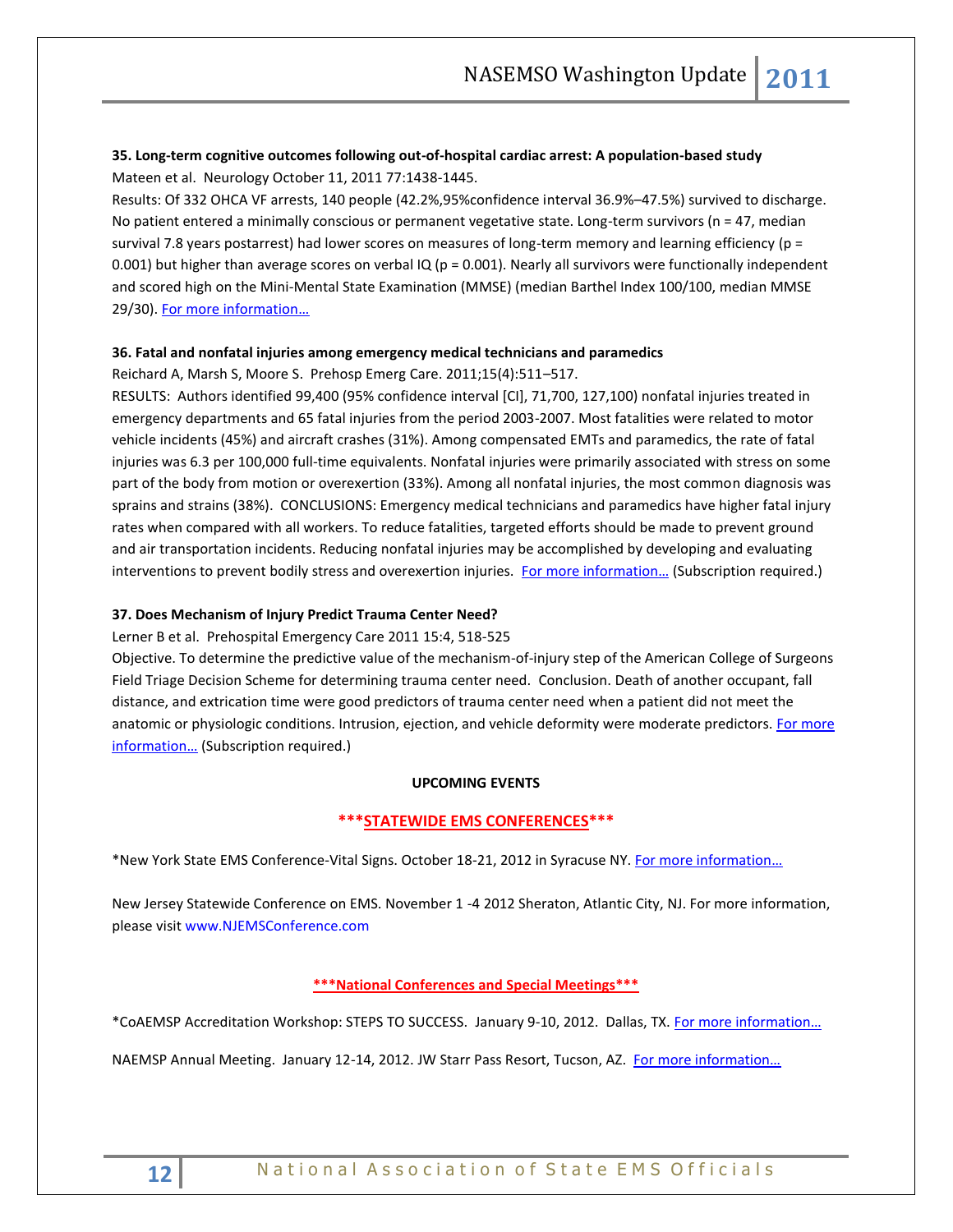AAEM 18th Annual Scientific Assembly. February 8-10, 2012 Hotel del Coronado. San Diego, California. For more [information…](http://www.aaem.org/education/scientificassembly/)

\*2012 National Health Policy Conference. February 13-14, 2012. JW Marriott, Washington, DC. This conference provides clarity on the critical health care issues and priorities for the upcoming year. In its twelfth year, the NHPC continues to deliver a program with insider perspectives from health policy leaders to an audience that includes researchers, policy experts, and advocates. Plenary sessions feature perspective from the current administration, Congress, the states and the business community while breakout sessions delve into the details of specific challenges by convening experts with varied, and sometimes conflicting, views. [Featured topics](http://www.academyhealth.org/Events/events.cfm?ItemNumber=2568&navItemNumber=2012) include state perspectives on ACA implementation, redefining the public health sector, and challenges specific to the military health care system. [Register](http://academyhealth.org/content.cfm?ItemNumber=1569&navItemNumber=2017) today to take advantage of networking opportunities, ask direct questions, and find out what's in store for health policy in 2012.

Emergency Nurses Association Leadership Conference. February 22-26, 2012. New Orleans Convention Center. New Orleans, LA. [For more information…](http://www.ena.org/coursesandeducation/conferences/Pages/Default.aspx)

EMS Today. JEMS Conference and Exposition. February 28-March 3, 2012. Baltimore Convention Center, Baltimore MD. [For more information…](http://www.emstoday.com/)

Emergency Medical Services Systems, Safety Strategies and Solutions Summit. February 29, 2012, Institute of Medicine's Keck Center, Washington, D.C. As with past TRB EMS Summits, participation will be both onsite and via a virtual live Webinar. For more information...

\*12th Annual John M. Templeton, Jr. Pediatric Trauma Symposium. March 2-3, 2012. Union League of Philadelphia. [For more information…](http://www.chop.edu/professionals/educational-resources/continuing-medical-education/cme.html)

Fire Rescue Med. May 5-8, 2012. The Orleans, Las Vegas, NV. [For more information…](http://www.iafc.org/frm)

NASEMSO Mid-Year Meeting. May 6-8, 2012, Bethesda, MD. For more information...

EMSC Grantee Meeting. May 8-11, 2012, at the Hyatt Regency Bethesda in Bethesda, MD. For more information...

ACEP's Leadership & Advocacy Conference. May 20-23, 2012 Omni Shoreham - Washington, DC. For more [information…](http://www.acep.org/)

Pinnacle 2012. July 16-20, 2012. Cheyenne Mountain Hotel, Colorado Springs, CO. [For more information…](http://www.pinnacle-ems.com/)

NAEMSE Annual Symposium and Trade Show. August 6-11, 2012. Coronado Springs Resort, Orlando, FL. For more [information…](http://www.naemse.org/symposium)

ENA Annual Meeting. September 11-15, 2012. San Diego Convention Center, San Diego, CA. [For more](http://www.ena.org/coursesandeducation/conferences/Pages/Default.aspx)  [informatio](http://www.ena.org/coursesandeducation/conferences/Pages/Default.aspx)n…

Emergency Cardiovascular Care Update. September 11-15, 2012. Rosen Shingle Creek, Orlando, FL. For more [information…](http://www.eccu2012.com/)

NASEMSO Annual Meeting. September 24-28, 2012, The Grove Hotel, Boise, ID. For more information...